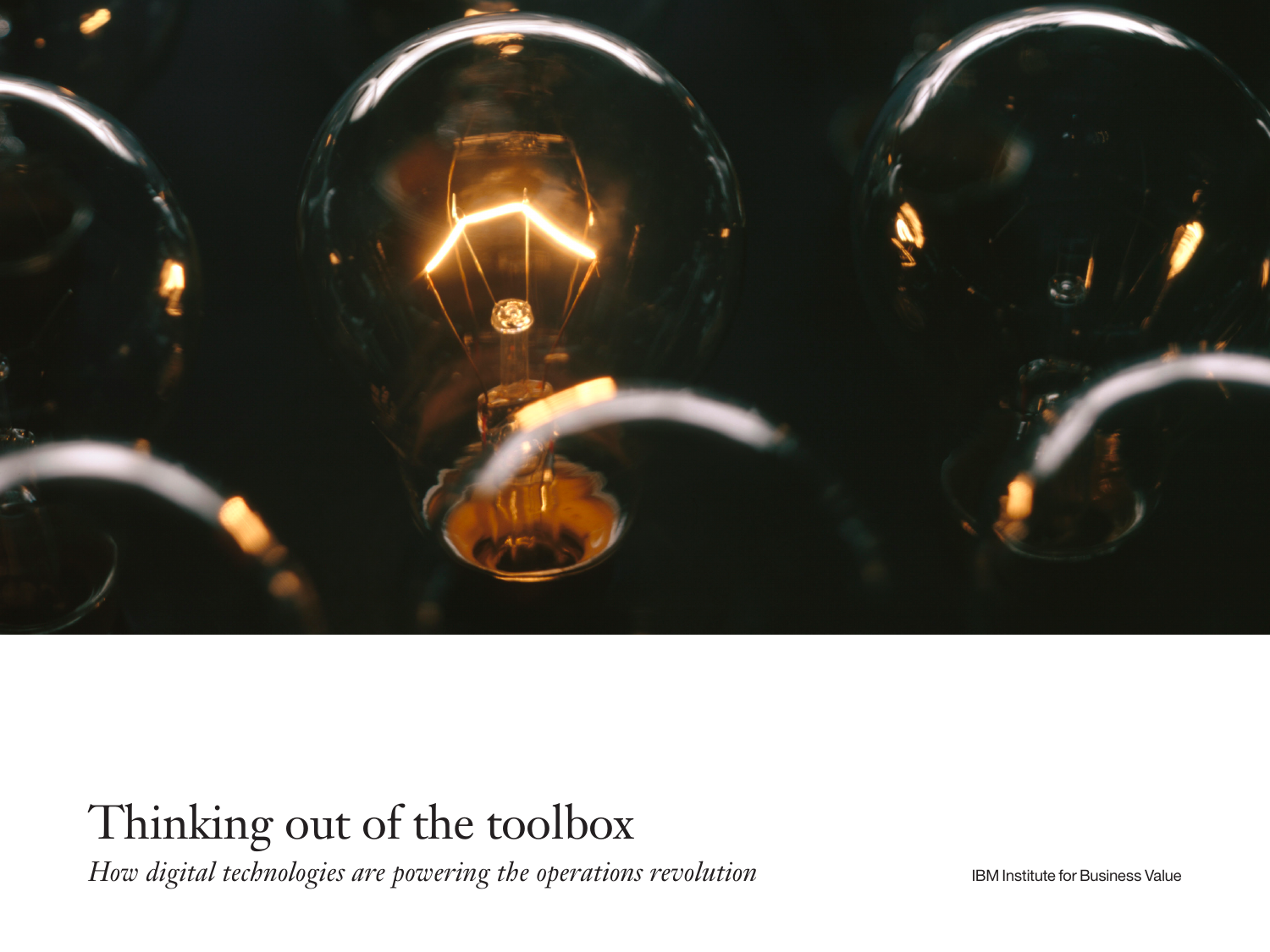### **Executive Report**

Digital operations

### **How IBM can help**

Digital operations goes beyond supply chain optimization. It unleashes entirely new Internet of Things-enabled business models fueled by mobility, cloud and analytical insight through a global network of instrumented, interconnected and intelligent people and things. IBM Digital Operations includes integrated services, software and infrastructure solutions. Our portfolio comprises Predictive Asset Optimization, Smarter Home and Appliance, Connected Value Chain and Connected Health. Connect with us to navigate the dynamic, rapidly changing IoT landscape at ibm.com/services/us/business-consulting/ digital-operations-internetofthings/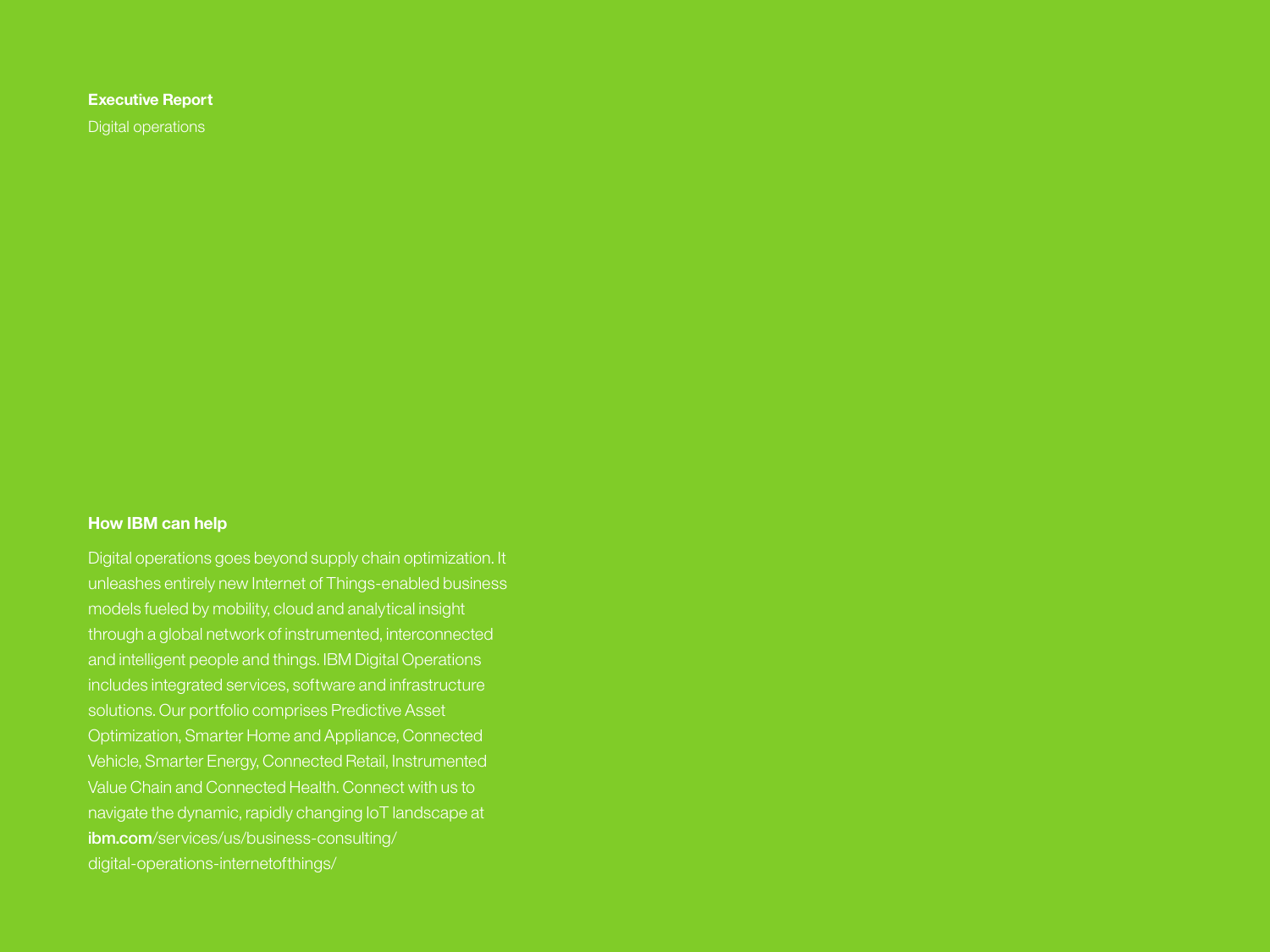# *The need for deep change*

*A new kind of industrial revolution is upon us, as digital technologies redefine business strategy and operational execution. Executives are under pressure to innovate and make smart investments in gamechangers like the Internet of Things (IoT), mobility, cloud computing and analytics. Challenges remain, such as talent issues, data security and more. And while some industries are embracing a transformation agenda – redefining core processes and creating new business models for competitive advantage – others are lagging behind. What can executives do to stay at the forefront of the digital operations revolution?* 

# Executive summary

Take a roll call of today's most successful companies, and chances are good that operational innovation is a major driver of their outstanding performance. They are not just doing things better – they are doing things differently. More than ever before, rethinking and remaking fundamental operational activities can give innovators a decisive competitive advantage and even allow them to transform entire industries.

Digital technology is powering this operations revolution. Our global survey of 750 operations executives shows that technological change is a top-of-mind issue. In fact, aside from economic conditions, respondents expect it to be the external force with the highest impact on their companies over the next three years.

This technological impact hits operations from two directions. It creates a major push for operational innovation, as executives find new and better ways of doing things with digital tools. They can then move faster and more efficiently behind the scenes. At the same time, it pulls operations along, as new generations of technology-enabled products and services require support. And with new competitive models remaking industries and blurring traditional sector boundaries, operations innovation and process optimization become even more important.

Michael Hammer once defined operations innovation as "truly deep change" in core activities and processes.<sup>1</sup> He wrote in the *Harvard Business Review* that this entails more than operational improvement or excellence – it necessitates "a departure from familiar norms and requires major changes in how departments conduct their work and relate to one another."<sup>2</sup> Over a decade later, in the era of digital operations, such deep change is essential.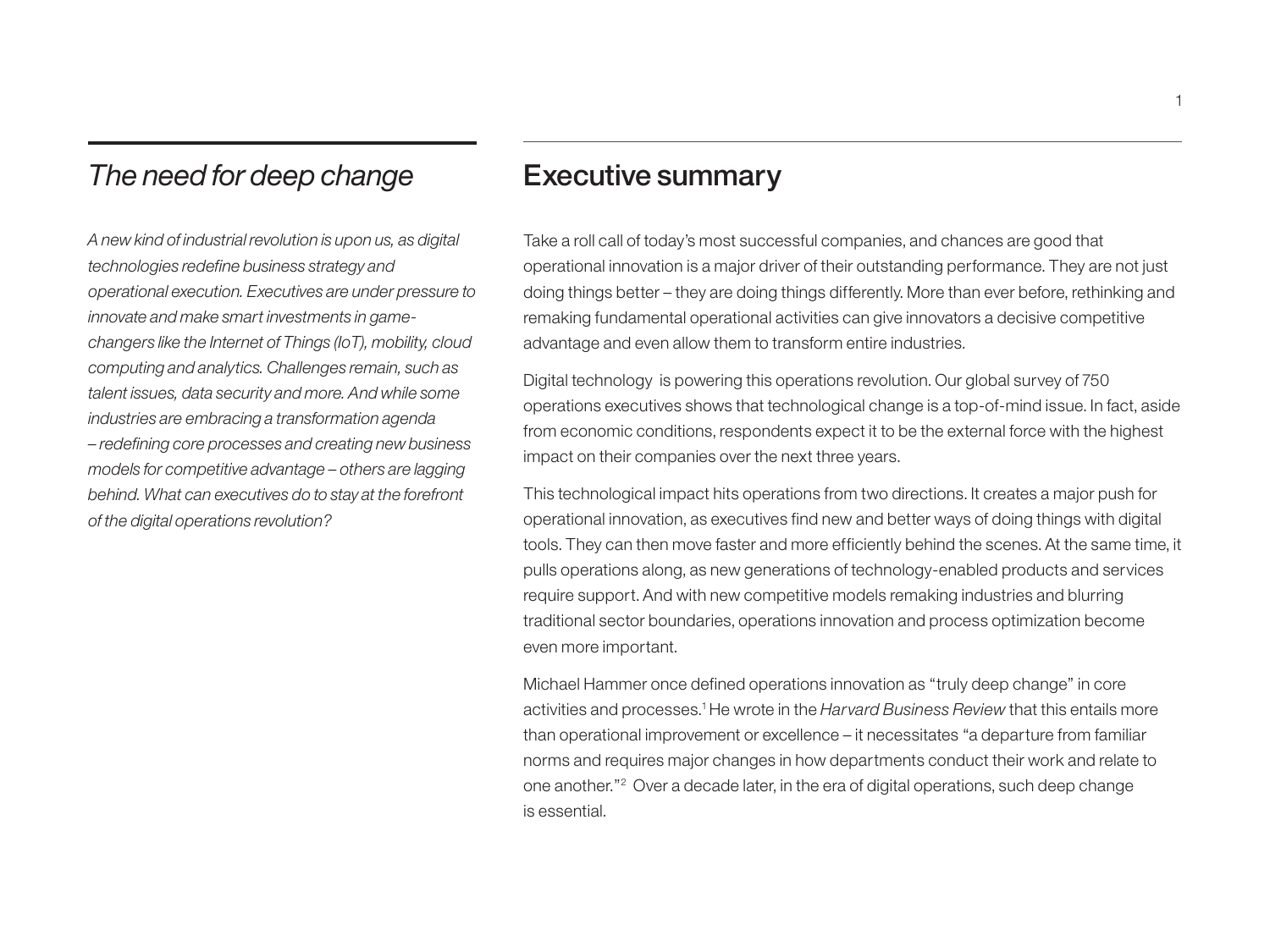

COOs named the **Internet of Things** as the **number-one tech trend**  influencing business strategy

Surveyed companies' **execution of digital operations strategies and models** has grown **29%** in just two years

**Cybersecurity** and **lack of available talent** are the top two challenges to digital operations initiatives

Capitalizing on changes of this magnitude takes serious planning. Based on responses to our 2015 Digital Operations Revolution Survey, many companies have at least outlined digital operations strategies, but most have far to go in terms of execution and strategic payoff. In this report, we examine the importance of innovating digital operations across diverse industries in an era of technology-driven disruption, concentrating on three key areas:

- The technologies and strategies required to operate in new ways for a digital era
- The critical importance of cybersecurity
- A lack of focus on talent acquisition and development that threatens progress.

The revolution in digital operations is happening now. Keeping up with the pace of change is all the more essential because fresh influxes of technology will continue to remake operations. Companies that do not make the necessary investments and process changes are in danger of being left behind.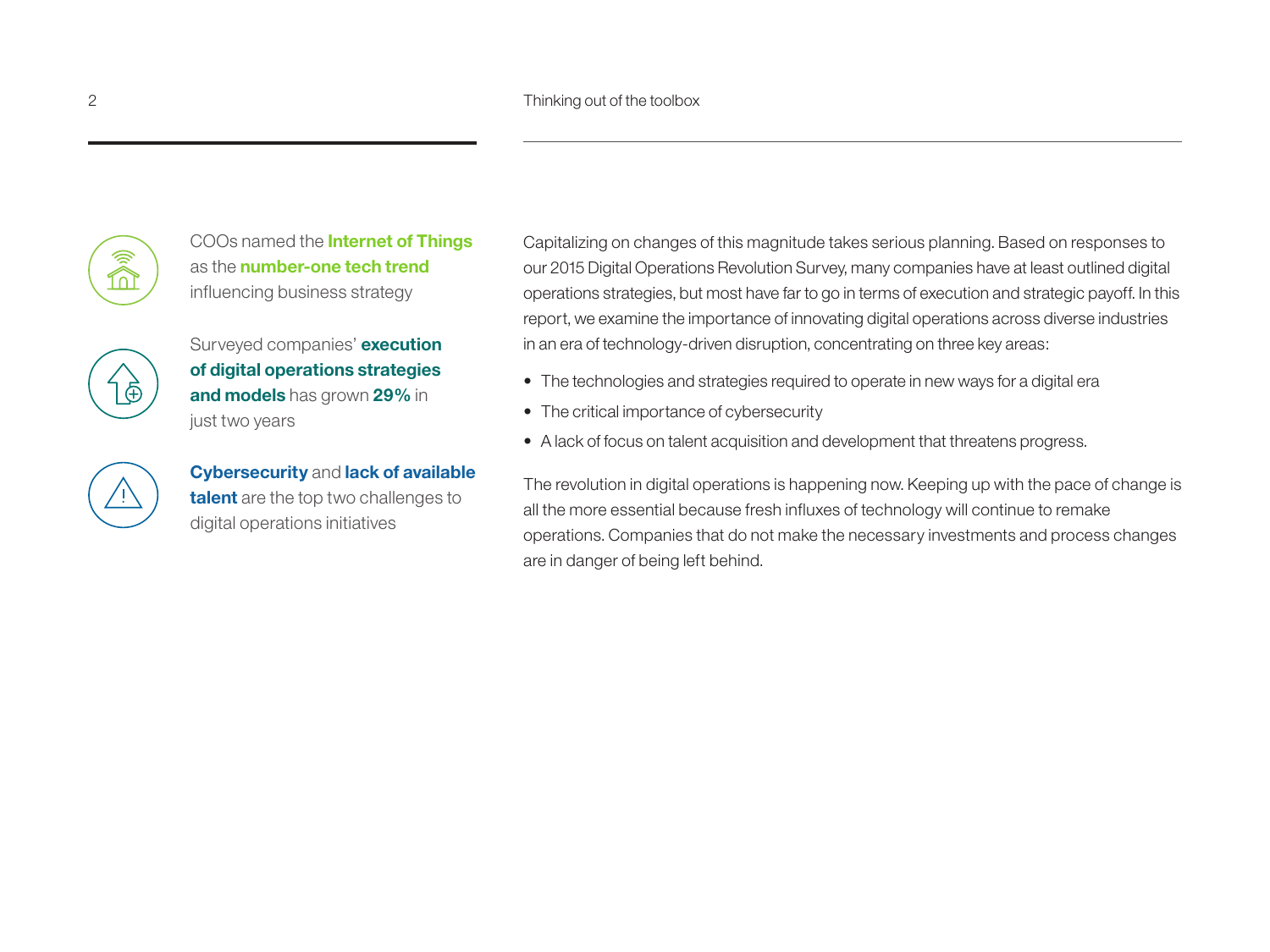# Digital transformation demands a new operations strategy

The most crucial tools needed to achieve business goals include the building blocks of modern IT – mobile technologies and applications, and the cloud – along with the new essentials, like IoT and analytics (see Figure 1). Here the pull of the marketplace on operations is apparent. Both IoT and advanced analytics incorporate customer-facing applications – think thermostats controlled via smartphone or personalized ads based on individual preferences – that require a thorough, behind-the-scenes, tech-enabled operational strategy to function fully.

*The most crucial tools needed to achieve business goals include IoT, mobile technologies and applications in the cloud – and analytics to make sense of it all.*

#### **Figure 1**



*Top tech trends influencing business strategy*

### **"Highly important" responses**

*Source: 2015 Digital Operations Revolution Survey. Question: "How important are the following technology trends to your company's business strategy?"*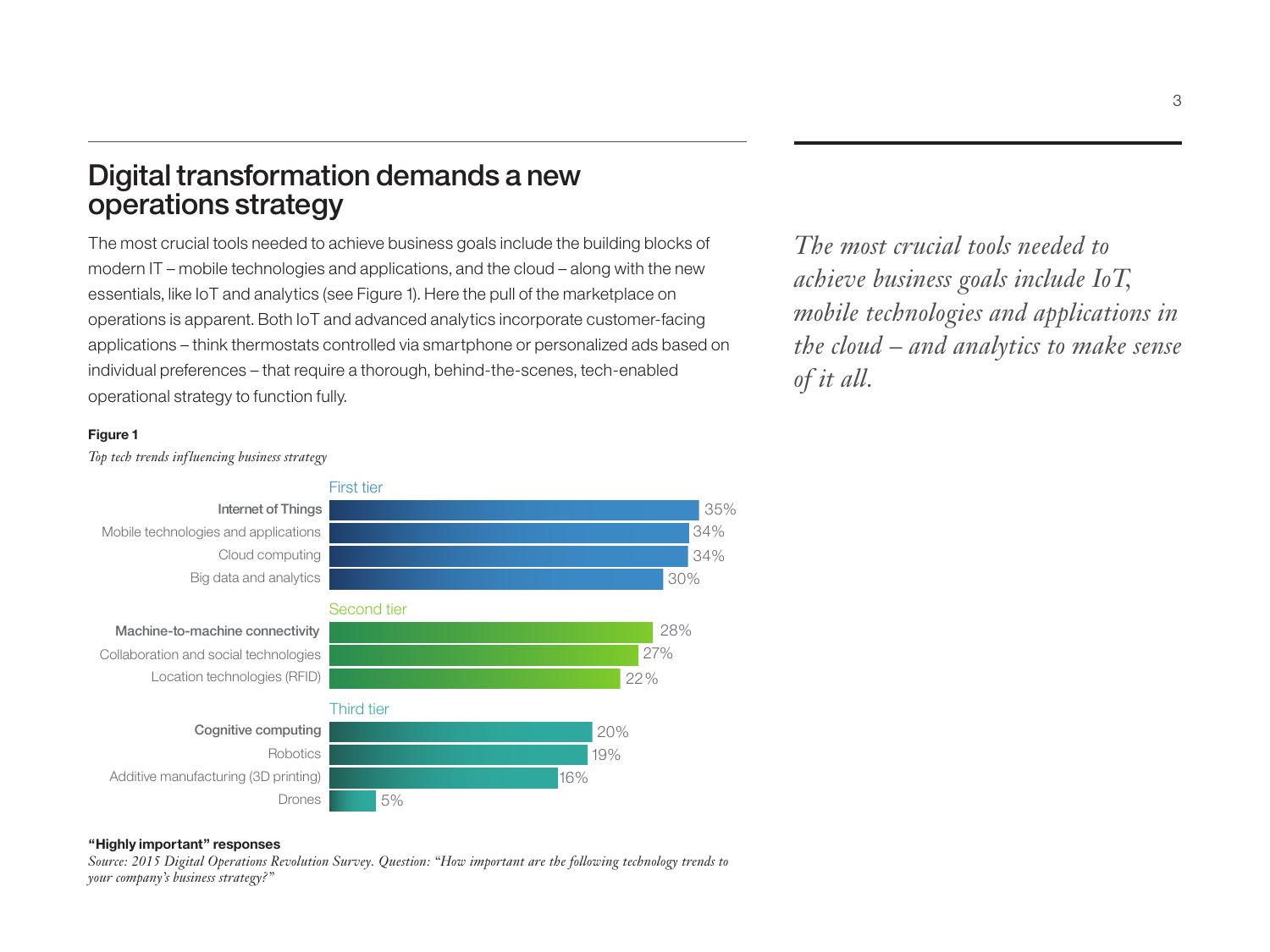*Looking ahead, spending on analytics is somewhat more robust relative to other top technologies, indicating the critical importance of making meaning from the flood of data coming into the operations function.*

The waves of change are not slowing down in traditional areas of operations, such as production or procurement, either. And collaboration and social technologies, as well as newer offerings like additive manufacturing, are gaining traction.

Budgets for digital operations initiatives are generally tracking these business and technology trends, according to survey responses regarding top investments in the past three years and projected investments for the next three. Investments in building out cloud applications and ramping up analytics capabilities top the list, followed by IoT and mobile technologies. Looking ahead, spending on analytics over the next three years is expected to be somewhat more robust relative to other top technologies. This finding indicates the critical importance of extracting meaning from the flood of data coming into the operations arena.

The impact of big data on operations is broad and deep, with no area more vital than predictive analytics. Over the next three years, our research revealed that several factors will drive the adoption of predictive analytics. Foremost among these are increased operational efficiency, better customer service and improved supply chain management.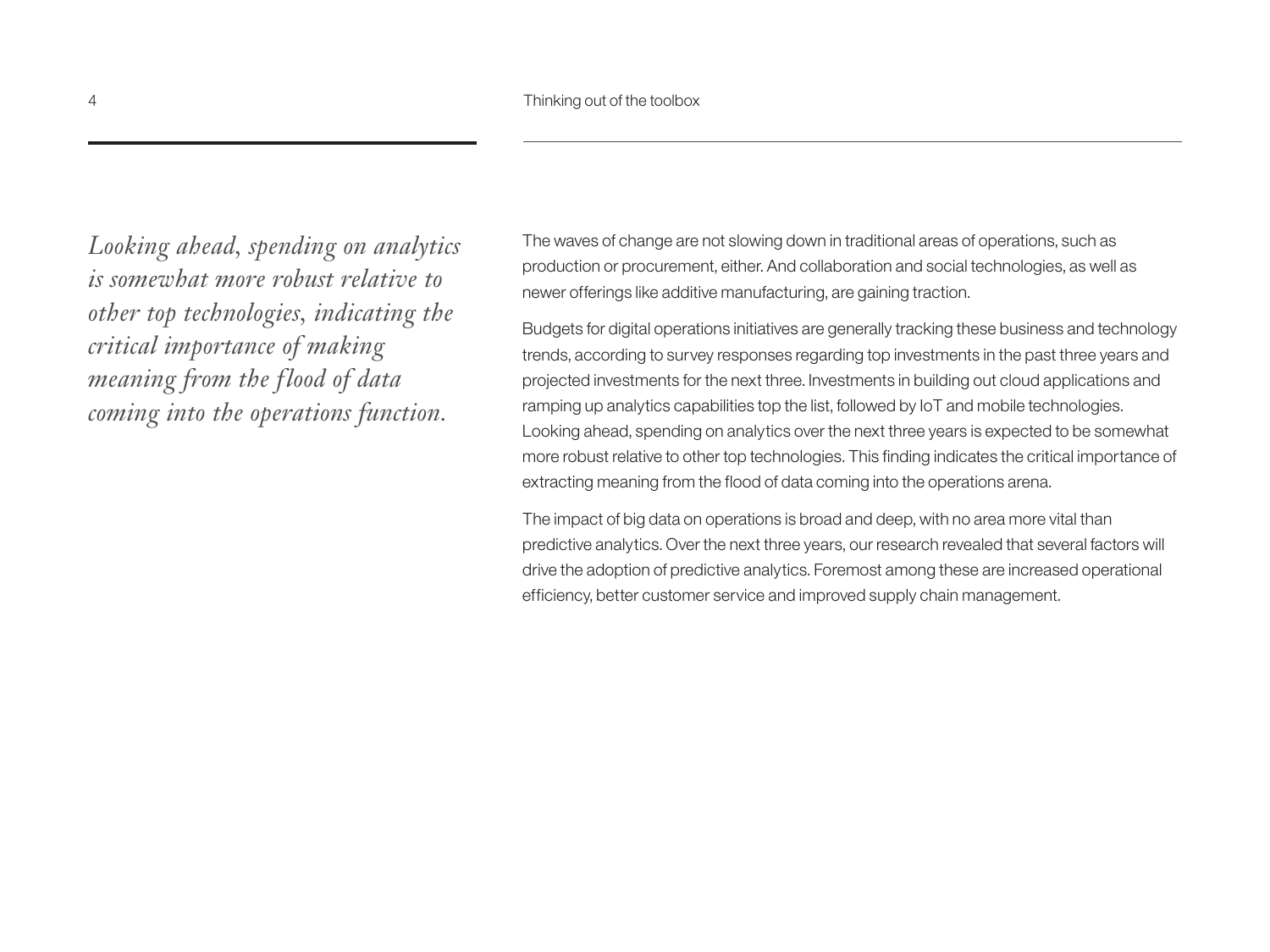As a key component of digital operations, predictive analytics requires its own subset of supporting technologies. Businesses already have a fairly mature toolkit – well over half of respondents say their applications are "quite developed" or "highly developed" in areas like predictive supply chain, digital manufacturing and predictive asset management (see Figure 2).

#### **Figure 2**

*Growing maturity for analytics applications* 



#### **"Quite developed" and "Highly developed" responses**

*Source: 2015 Digital Operations Revolution Survey. Question: "How mature are your applications of predictive analytics in the following areas?"*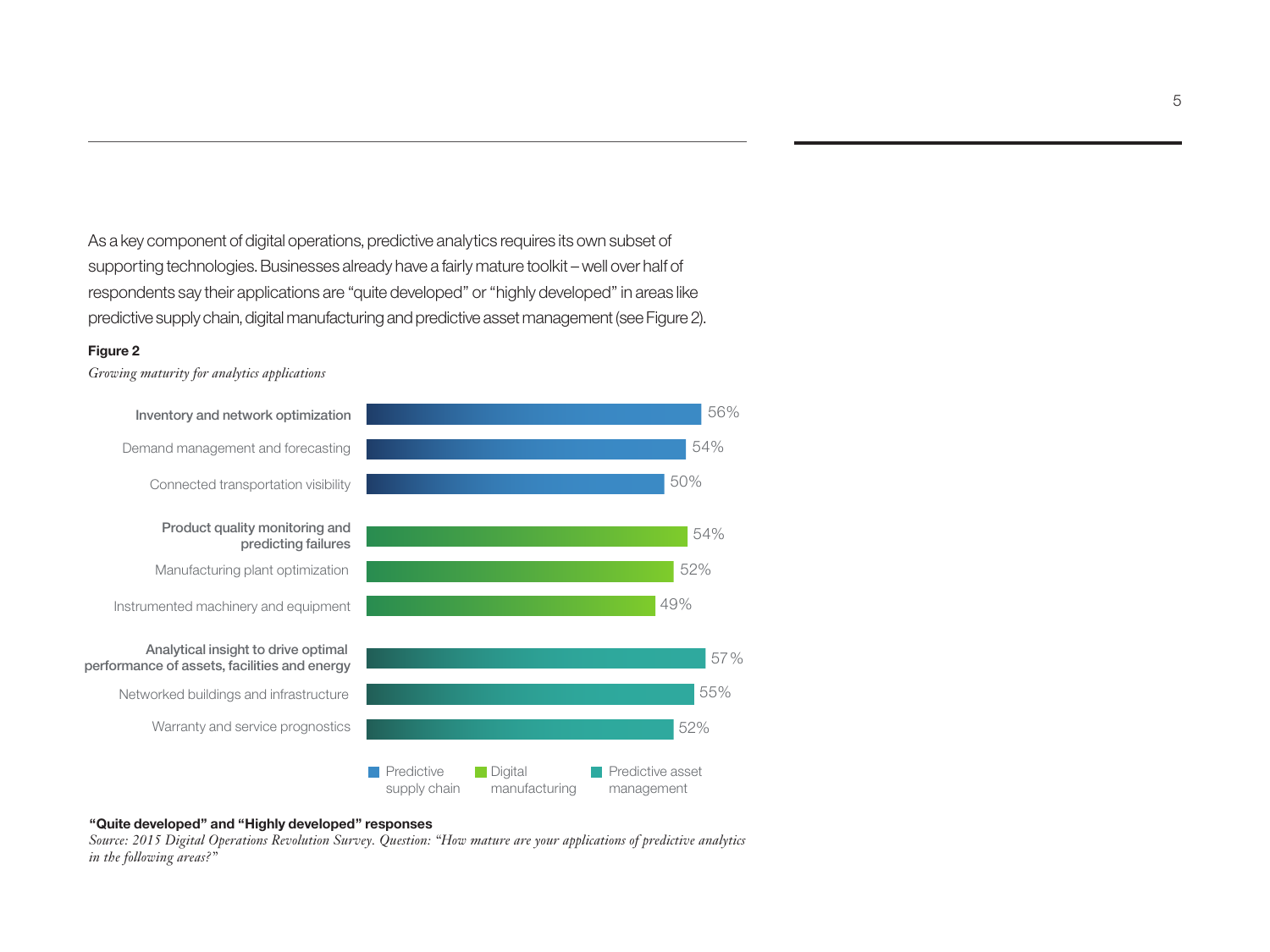#### **Figure 3**

*Increasing maturity of digital operations strategies*



*Source: 2013 IBM Chief Supply Chain Officer Study, "The customeractivated supply chain." 2015 Digital Operations Revolution Survey. Question: "Which of the following best describes your firm's digital operations strategy today? Select one."*

One leading appliance manufacturer is using IoT and predictive analytics to improve product and service quality. Equipping appliances with a cloud-based preventive maintenance and analytics tool allows the company to capture and analyze real-time data. This data not only provides diagnostic information to call center agents and service technicians, but also helps the company's R&D and engineering departments improve product design and quality.

By using predictive analytics, the manufacturer has reaped quantifiable business benefits, such as decreased call times in the customer service department and increased customer satisfaction. What's more, the manufacturer has been able to engage with new and current customers in ways that previously didn't exist.

Yet most companies are still slow to apply technologies like predictive analytics toward improving business performance. Their investments in digital operations for the next three years focus on more foundational issues, like creating networked buildings and infrastructure. For the most part, respondents across industries say they will invest equally in these areas, although some variances exist. For example, companies in the consumer products, and energy and utilities industries are more focused on inventory and network optimization than on infrastructure, such as buildings, facilities and other hard assets.

But just adding technology or increasing budgets is not enough. Purposeful transformation must integrate digital tools, security and talent into operations strategy in support of larger business goals. This remains a work in progress. While a vast majority of companies have at least outlined a digital operations strategy – and far more companies have progressed in this area than just two years ago – less than one-fifth have a fully thought-out strategy and execution plan, and have taken steps to transform operations and their industries (see Figure 3).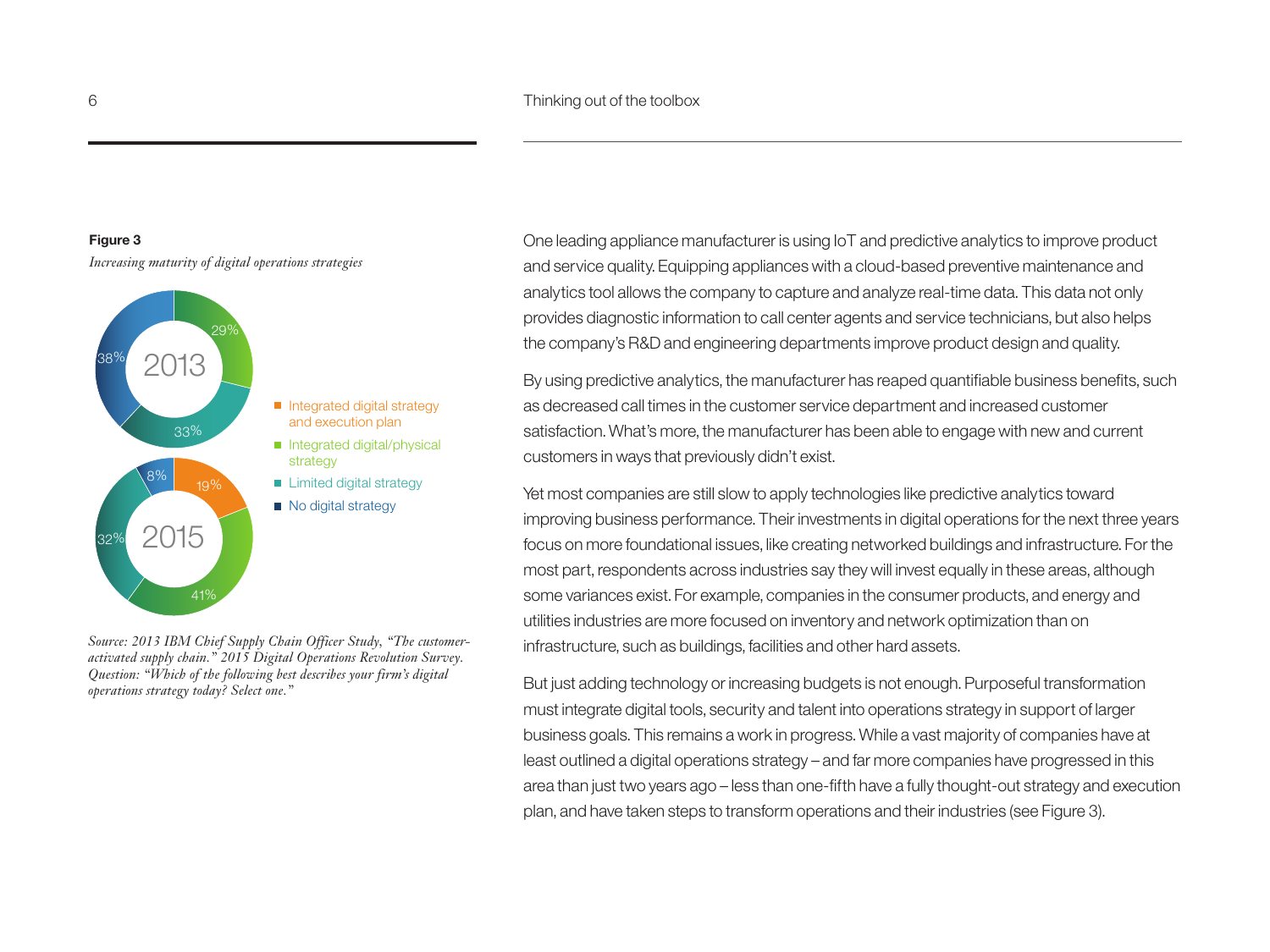# Recommendations for building a digital operations strategy

Making changes of the scale and complexity required to profit from the digital operations revolution demands careful planning. Figuring out which technologies to adopt, working through the implementation process and setting company-wide strategies to adjust to these changes are not simple tasks.

When creating a digital operations strategy, companies need to:

*Think beyond the possible.* Digital operations involves changing the way work is done and how processes fit together, not just adding technology. Be sure that the C-suite shares a vision for the company's culture. Put enterprise-wide communications and adoption disciplines in place to help employees adjust to transformation and embrace new ways of working.

*Crunch the numbers.* Build a robust analytics component into your strategy to get full value from your digital operations data. Give information access to every department that has a use for it, and provide education on what to do with it.

*Look to the marketplace.* Understand how customer needs are changing to gain a deeper understanding of your internal priorities. Regularly evaluate your own business model to see how it maps to changing consumer demands, and develop tactical plans to make necessary adjustments.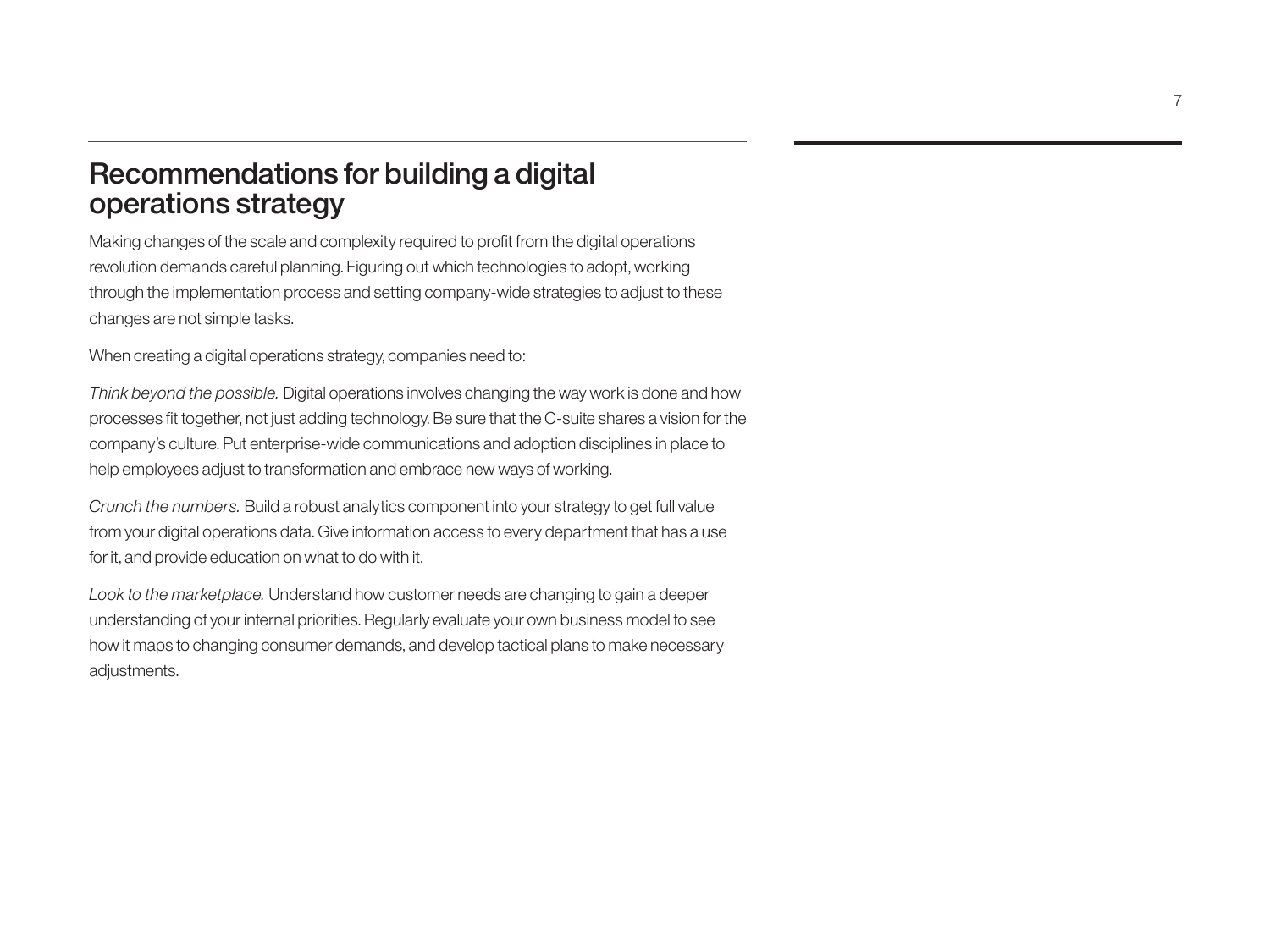# Keeping data safe

The rewards of digital operations technologies come with major risks for those who do not effectively guard their systems and data. The interconnectivity of mobile and cloud applications, as well as the smart devices that access them, raises the threat level for companies as they remake operations, from supply chain processes to product and service innovation.

A world of connected "things" makes every part of the network a potential attack point for malicious actors. The "bad guys" may try to obtain private or confidential data, manipulate or control devices, or confuse or deny service to applications that use and supply data within IoT systems. These risks are real across industries, but may be even greater when it comes to IoT systems that support manufacturing, energy, transportation and other industrial sectors of the economy. As the "things" that power these sectors are connected to the Internet to enable broader visibility, control and condition-based maintenance, they also become vulnerable to security attacks.

This emerging reality is a major focus area for executives: cybersecurity risk is cited as the top challenge in developing digital operations initiatives (see Figure 4). Budget allocations, too, indicate increased concern: respondents say security is their primary investment area for the next three years.

Concerns about security reach across the leadership ranks. Chief Information Officers (CIOs) and Chief Operating Officers (COOs) both cite it as a top challenge, while those who might be expected to know the most – vice presidents of analytics – single out security as their top concern more frequently than any other executive role.

A cyber attack can happen to a business anytime, anywhere. If not quickly detected and halted, it can imperil both revenue and customer goodwill. Risks of this magnitude require more than vigilance.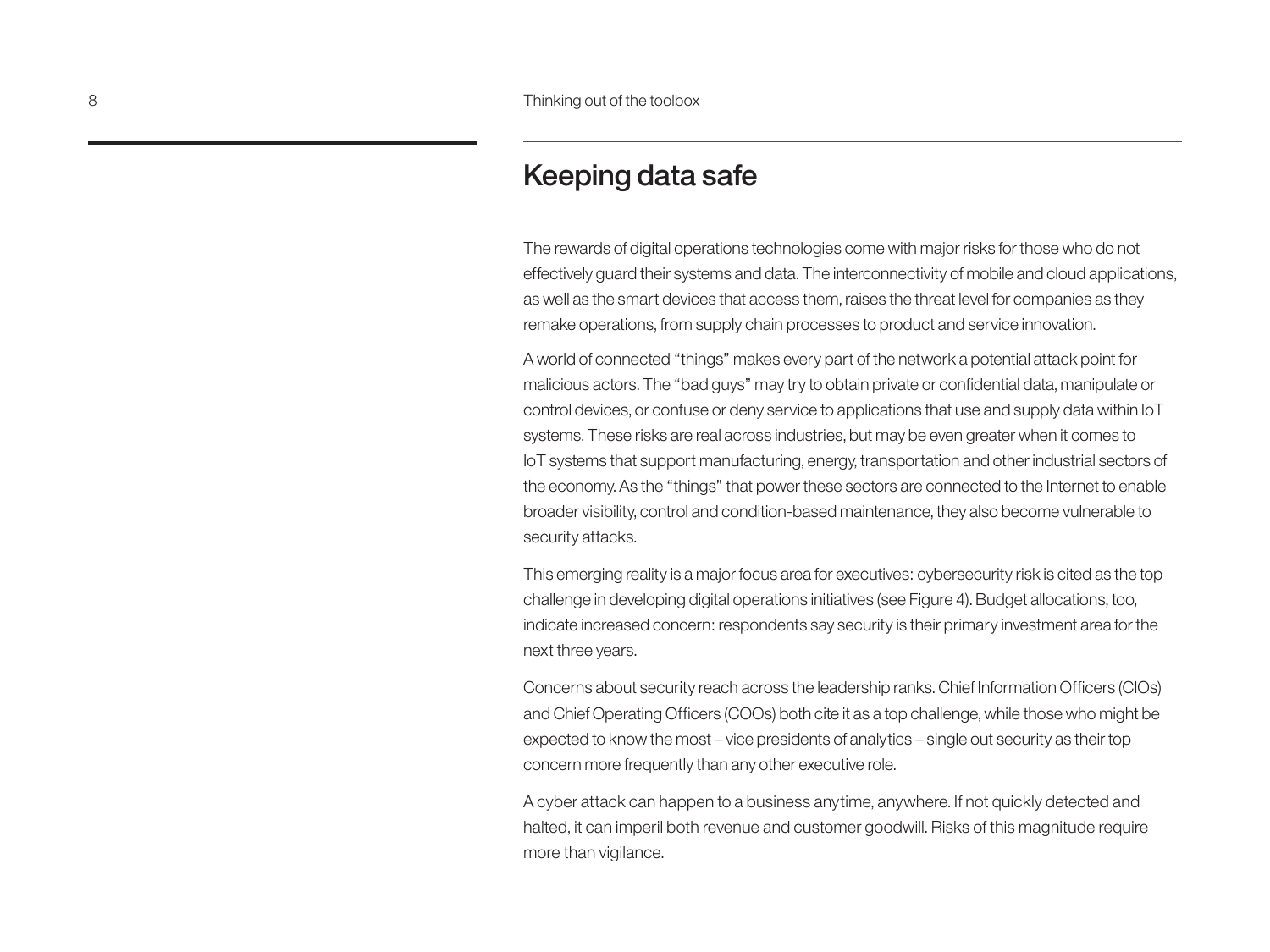#### **Figure 4**

*Cybersecurity is a top challenge*





Thus, a large conglomerate in the Asia Pacific region, with subsidiaries in the automotive, leisure, logistics, chemical and airline industries, is taking a proactive approach to even the most minor security incidents. The company has implemented a cybersecurity solution to centrally monitor and analyze network traffic and data from its subsidiaries' disparate operational systems. This solution provides a high-level view and the real-time insight management needs to spot potential threats early, mitigate them quickly and implement measures based on predictive analytics to prevent further attacks.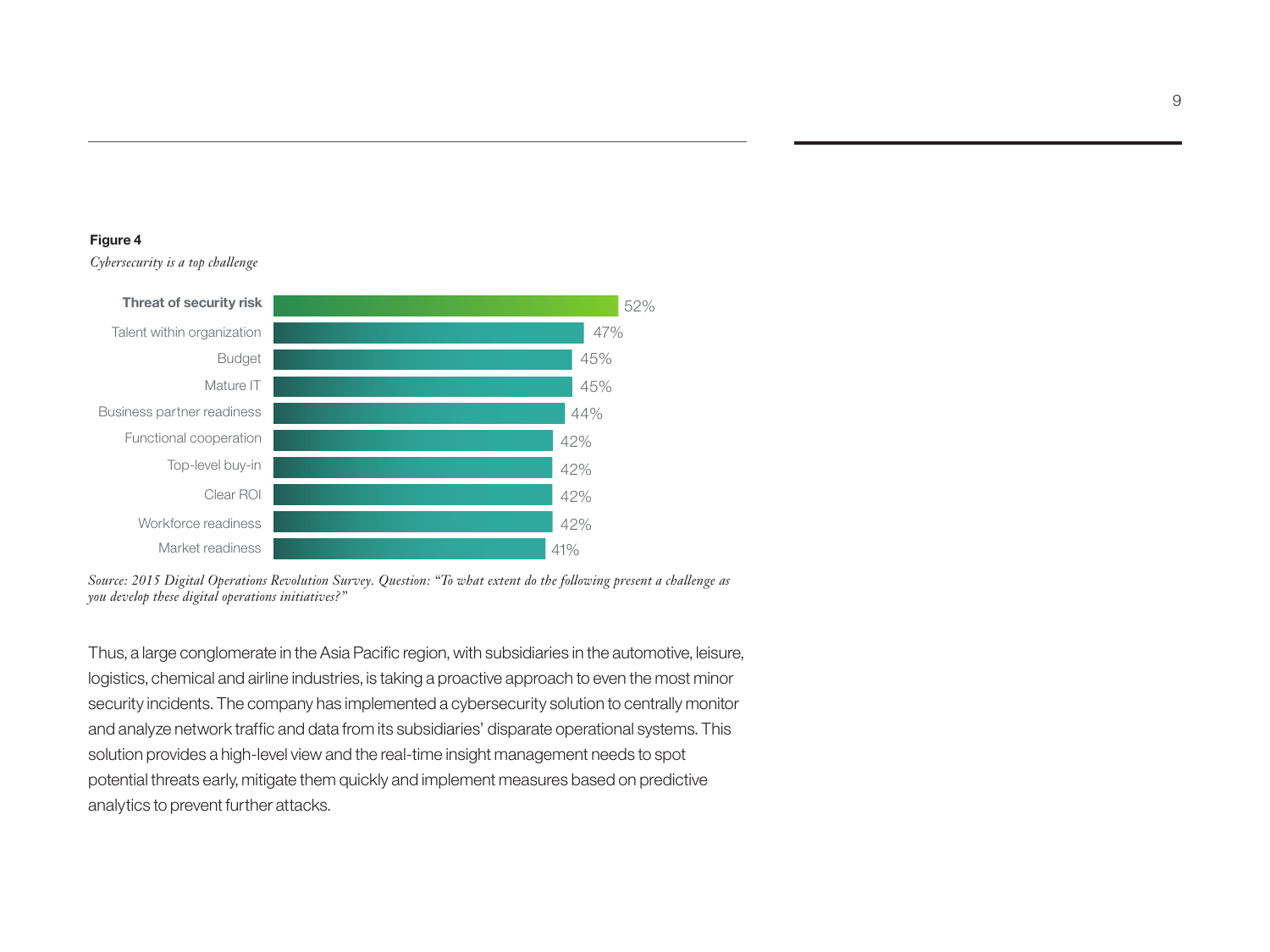# Recommendations for digital operations security

Securing digital operations is complex work. It blends approaches from mobile and cloud architectures with industrial control, automation and physical security. The COO needs to work hand-in-hand with the Chief Information Security Officer (CISO) to evaluate and protect specific business use cases to make them resistant to operational risk.

Key steps include the following:

*Build your baseline.* Develop initial security requirements by evaluating use cases and risk profiles. Prioritize security implementations by tactical risk. Build on these experiences to develop common security deployment scenarios, core architectural foundations and a competency center for the future.

*Don't reinvent the wheel.* Use familiar techniques and technologies whenever possible. Apply the approaches honed over many years, such as authentication, authorization, auditing, encryption and data integrity safeguards, to meet new challenges.

*Create a trusted ecosystem.* Consider the entire landscape of devices, networks and application systems when assessing security scope. Along with internal operations, think about business partners, service providers and customers.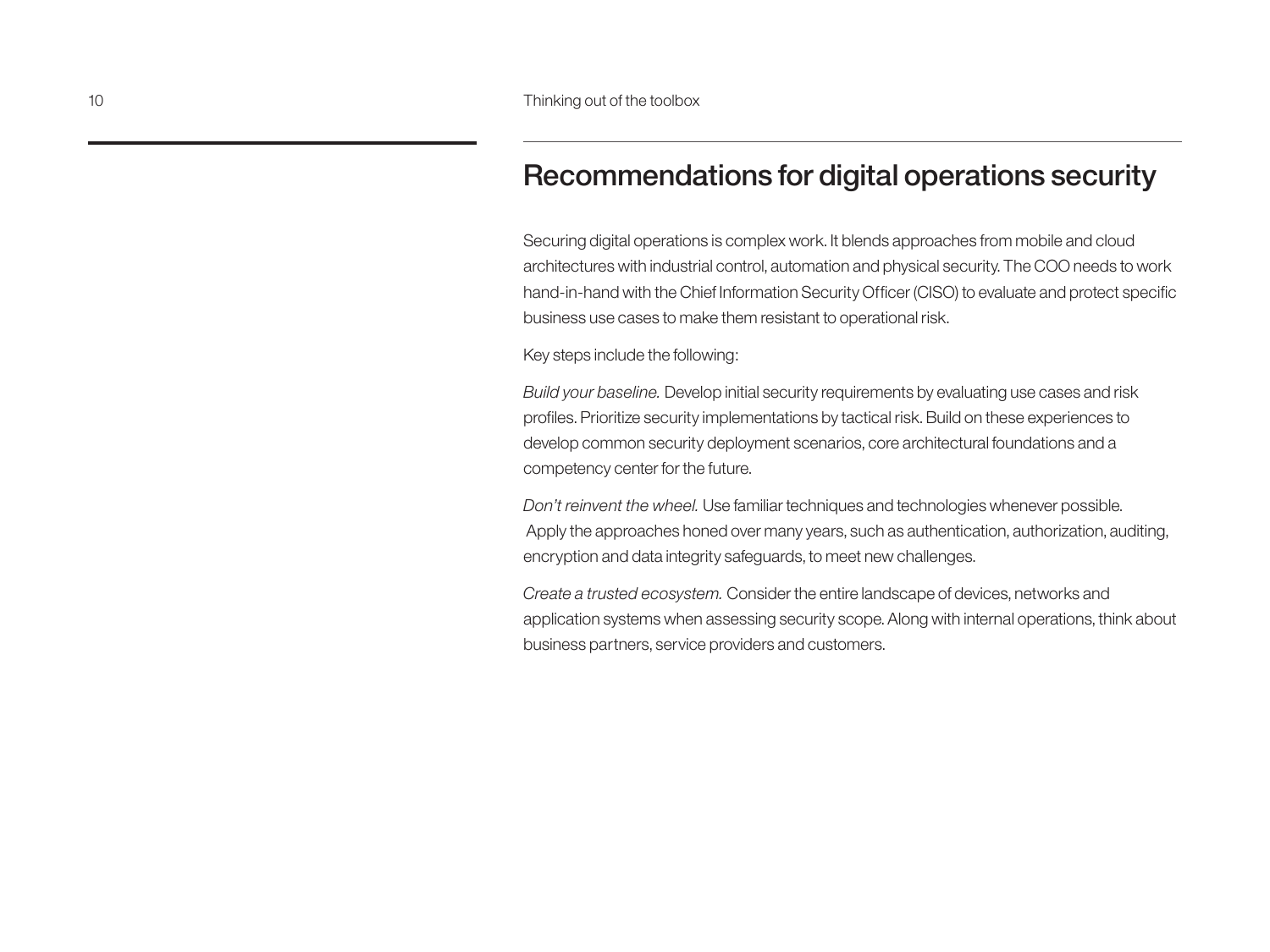# You still need people in a digital world

The best tools, strategies and security still require human talent to make them work well. Attracting and keeping the right people is more challenging than ever, as changing business models shake up traditional operations and demand new skill sets from employees.

Executives understand this imperative. When asked which global trends they expect to have the most impact over the next three years, they rank talent shortage within the organization third after only economic conditions and technology change. And they say that lack of talent is a top obstacle impeding digital operations initiatives.

However, understanding and action are different things. Many businesses are struggling to keep up with talent demands imposed by the shift to digital operations, whether they're finding and recruiting workers, or putting the training programs and accelerated change management practices in place to prepare employees for what lies ahead.

*Lack of available talent is the secondhighest rated challenge to digital operations initiatives, according to respondents. While talent issues may be on executives' radar, relatively few are turning thought into action.*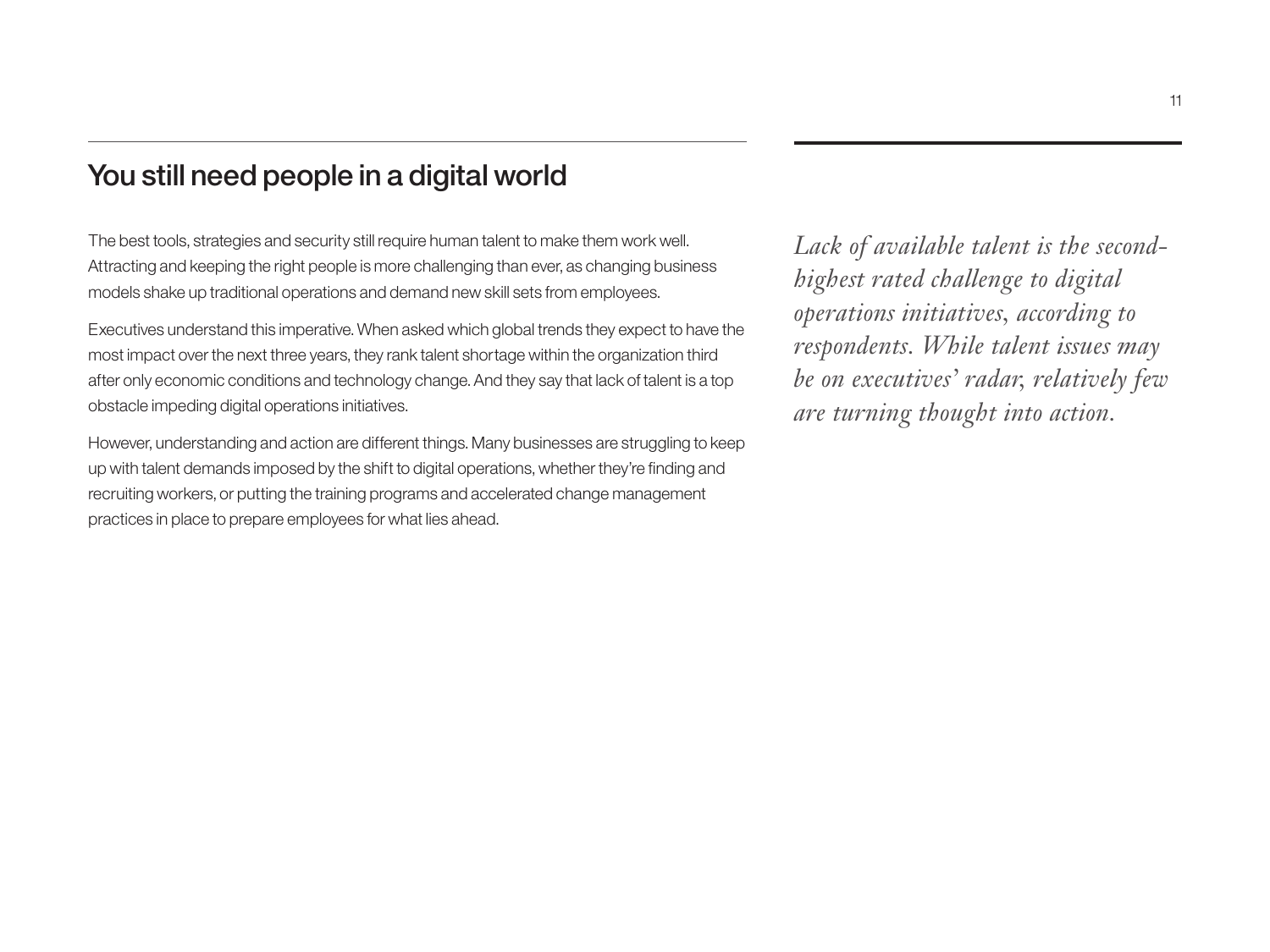In fact, a surprising number of companies are not doing enough to fix their shortcomings in this area. Talent-related issues are getting lip service instead of the attention they need. Less than one-fifth of executives have recruited new talent to transform their digital operations, and just over one-quarter have created new leadership roles or established centers in talent-rich areas (see Figure 5).

#### **Figure 5**

#### *Steps toward digital transformation*

### Top 5 strategies

#### **Created new business models**

Invested in new technology platforms Collaborated more with partners and suppliers Modified existing IT infrastructure Changed marketing strategy



26% 27% 36%

#### Bottom 5 strategies

Invested in training existing employees Created new leadership roles Established centers of talent-rich areas Acquired relevant technology companies

**Recruited new talent** 17% 22%

*Source: 2015 Digital Operations Revolution Survey. Question: "What steps, if any, have you taken to transform your company's strategy around digital operations? Select all that apply."*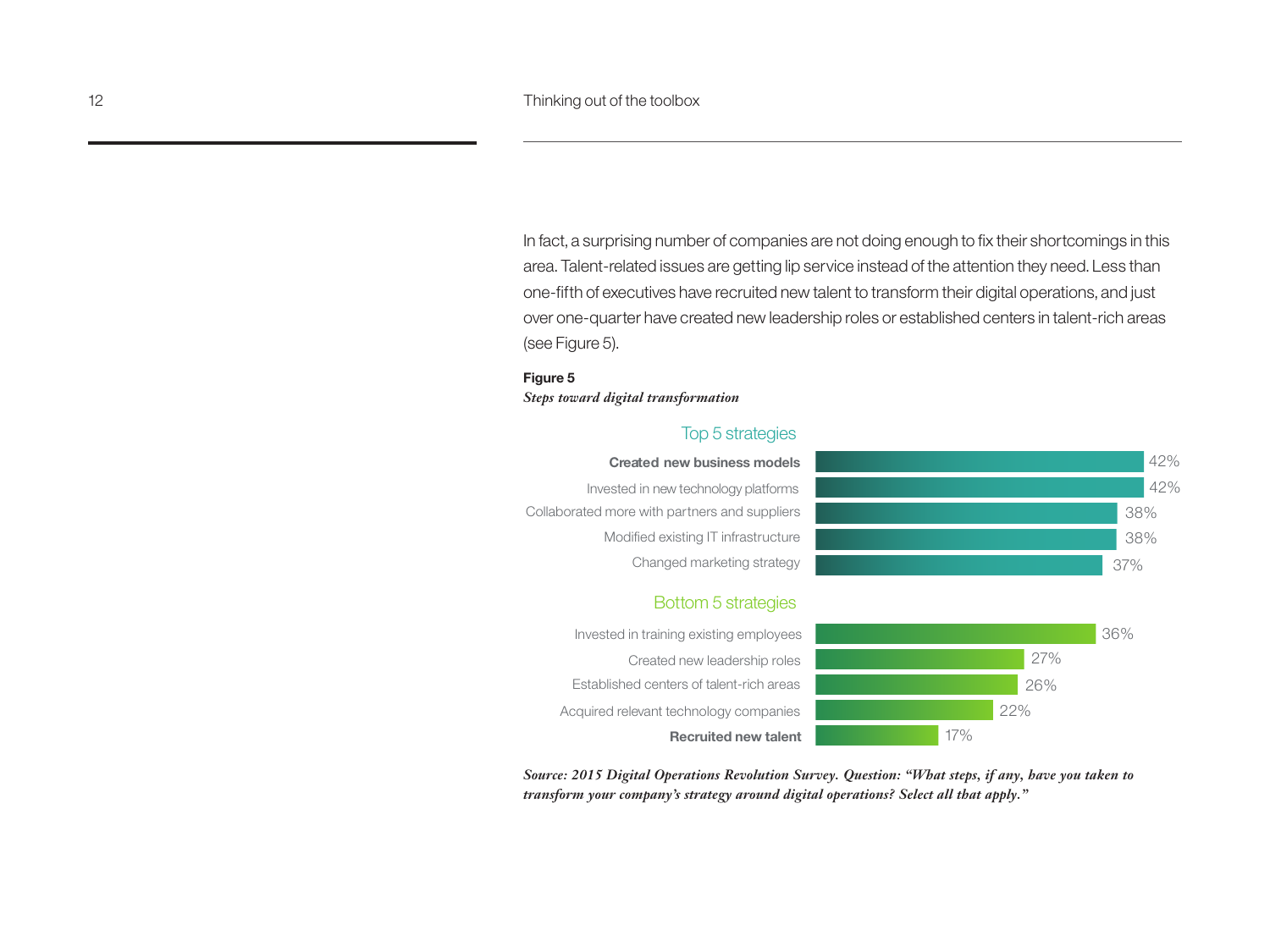And the human factor will only grow in importance. Increasing innovation, entering new markets and improving customer responsiveness are top-ranked business initiatives for the next three years (see Figure 6). Without the right talent strategies incorporated into their digital strategies, companies are not likely to achieve these business goals. However, only one-third of executives cited human capital strategies as a top business initiative for that same period.

#### **Figure 6**





*Source: 2015 Digital Operations Revolution Survey. Question: "Which business initiatives do you expect to be of greatest importance to your firm over the next three years? Select the top three."*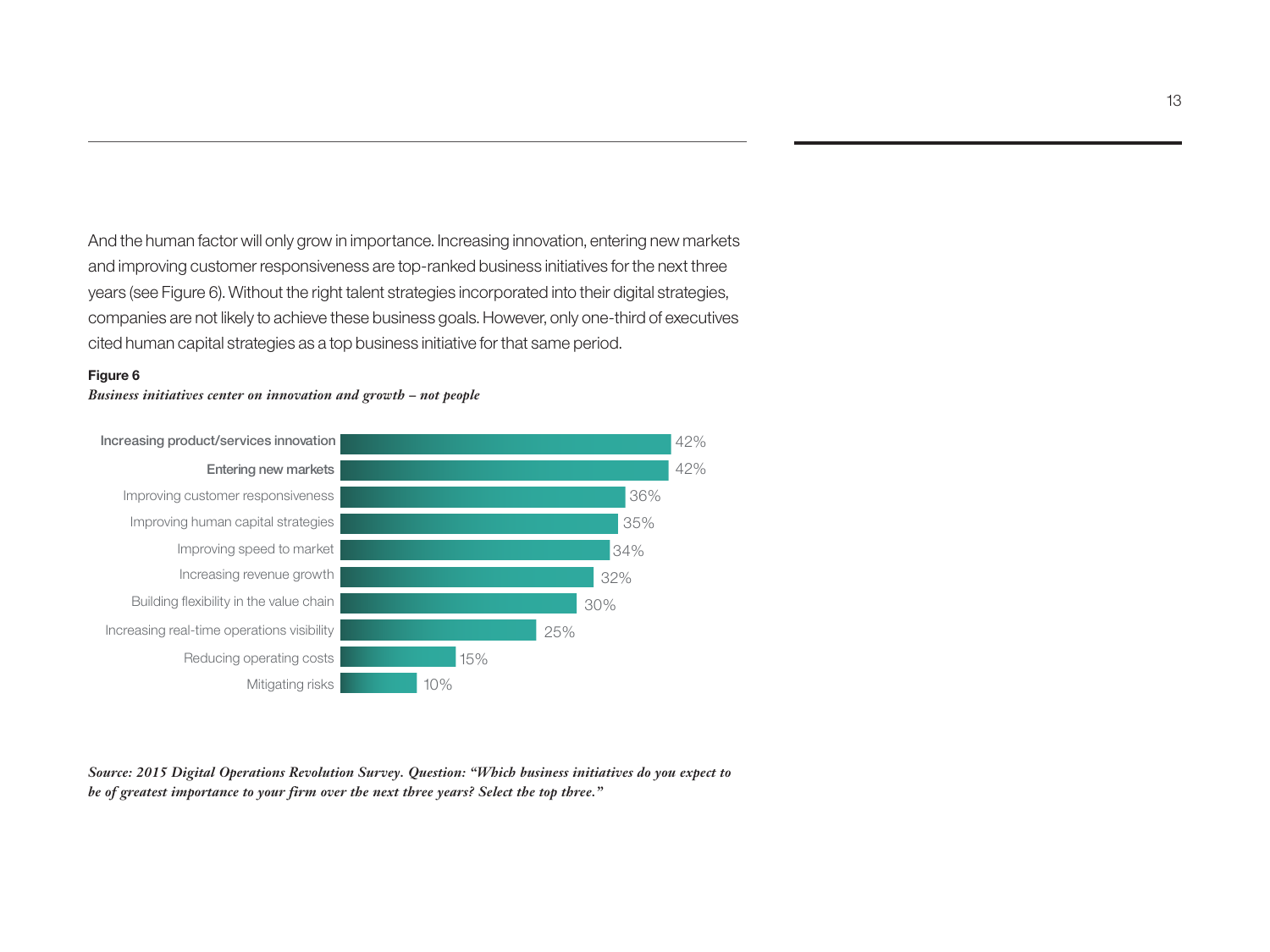## **Figure 7** *Culture is shifting to support digital operations strategies*



There is a strategy in place to help our employees adapt to the changes associated with digital operations



Our executives recognize the amount of change needed to support our digital operations strategy



Our company's shift toward digital operations is being supported by change management

#### **"Agree" and "Strongly agree" responses**

*Source: 2015 Digital Operations Revolution Survey. Question: "Thinking again about your digital operations strategy as a whole, to what extent do you agree with the following statements?"* 

Some companies are making progress toward establishing workforce strategies, particularly when it comes to cultural change. For example, many executives recognize the need for comprehensive change management strategies. Nearly three-quarters say they have a strategy in place to help employees adapt to changes associated with digital operations (see Figure 7).

A steel manufacturer based in Japan has an integrated digital operations strategy that includes a plan for people. To maximize operational performance, standardize processes and improve product quality, the company needed to share best practices, as well as technical skills and knowledge, across business units.

The company found a solution to this human challenge using cognitive computing, which combines content and data from many sources to recommend a course of action. Now the know-how of experienced engineers is available throughout the enterprise, accelerating rapid skills transfer. What's more, the manufacturer can recognize trends in design and manufacturing processes, leading to improvements in product quality.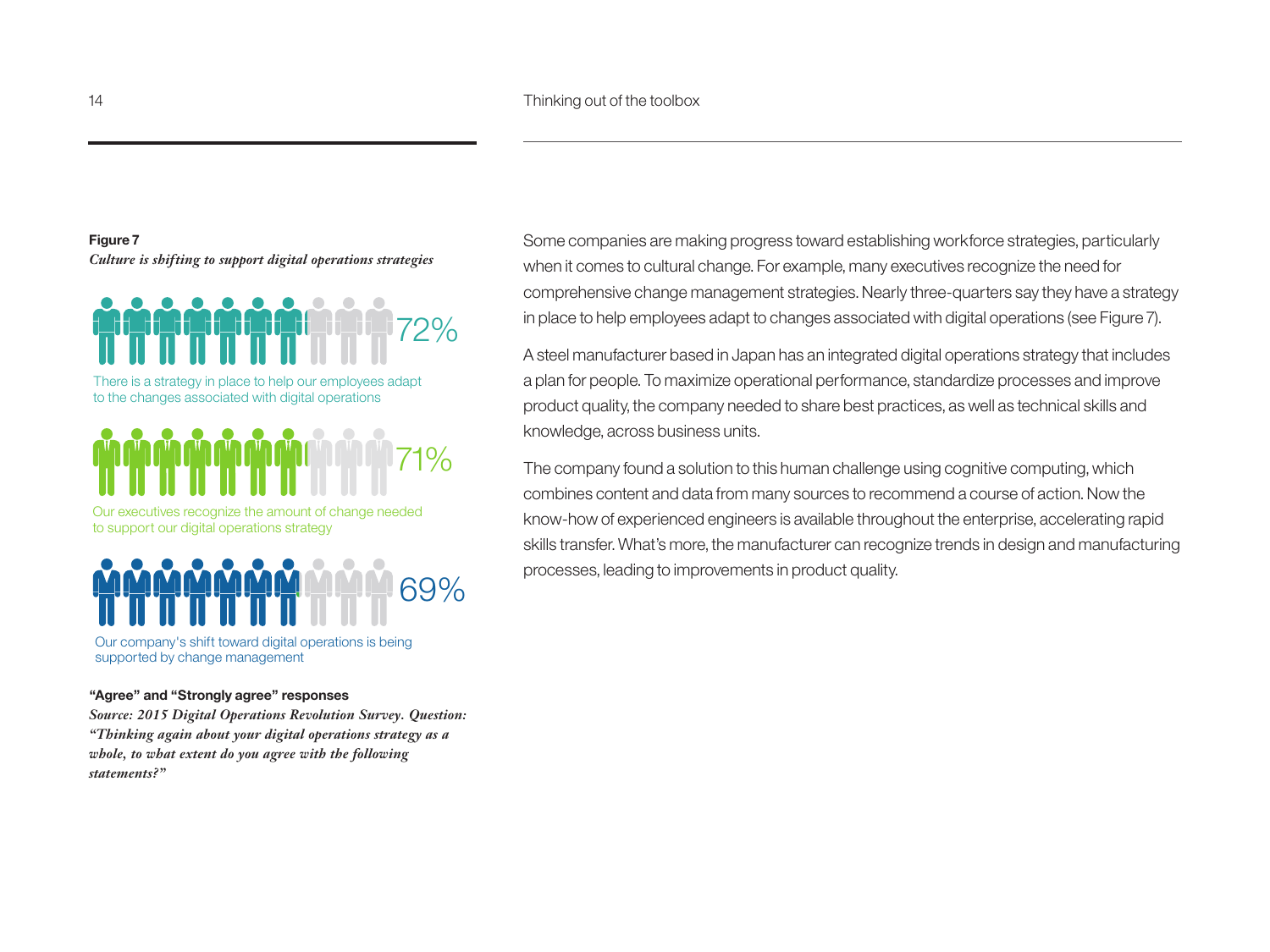# Recommendations to get back on the human track

The human capital implications of the digital revolution are huge. New technologies and business models affect virtually everyone, regardless of industry, functional area or profession. Transforming talent management requires a fresh focus on recruitment and training, as well as on leveraging mobile and social technologies to promote and enhance communication, collaboration and engagement.

To facilitate this transformation, companies can take the following actions:

*Make people part of the plan.* Find the capabilities and talents that create differentiation. Include human capital strategies in your overall digital operations strategy. Make sure you have the processes, technology and governance in place to assess and act upon skills needs, along with metrics to measure results.

*Recognize that you get what you pay for.* Invest in a digital talent management program to recruit and train for the right skills, and create talent-rich centers of excellence. Be ready to pay for the quality of people you need.

*Embrace cultural change.* Digital transformation requires a disciplined change management program. Employees take their cues from leadership, so be ready to articulate your vision and model desired behaviors. Policies, processes and tools must align with the desired behaviors to support the change agenda.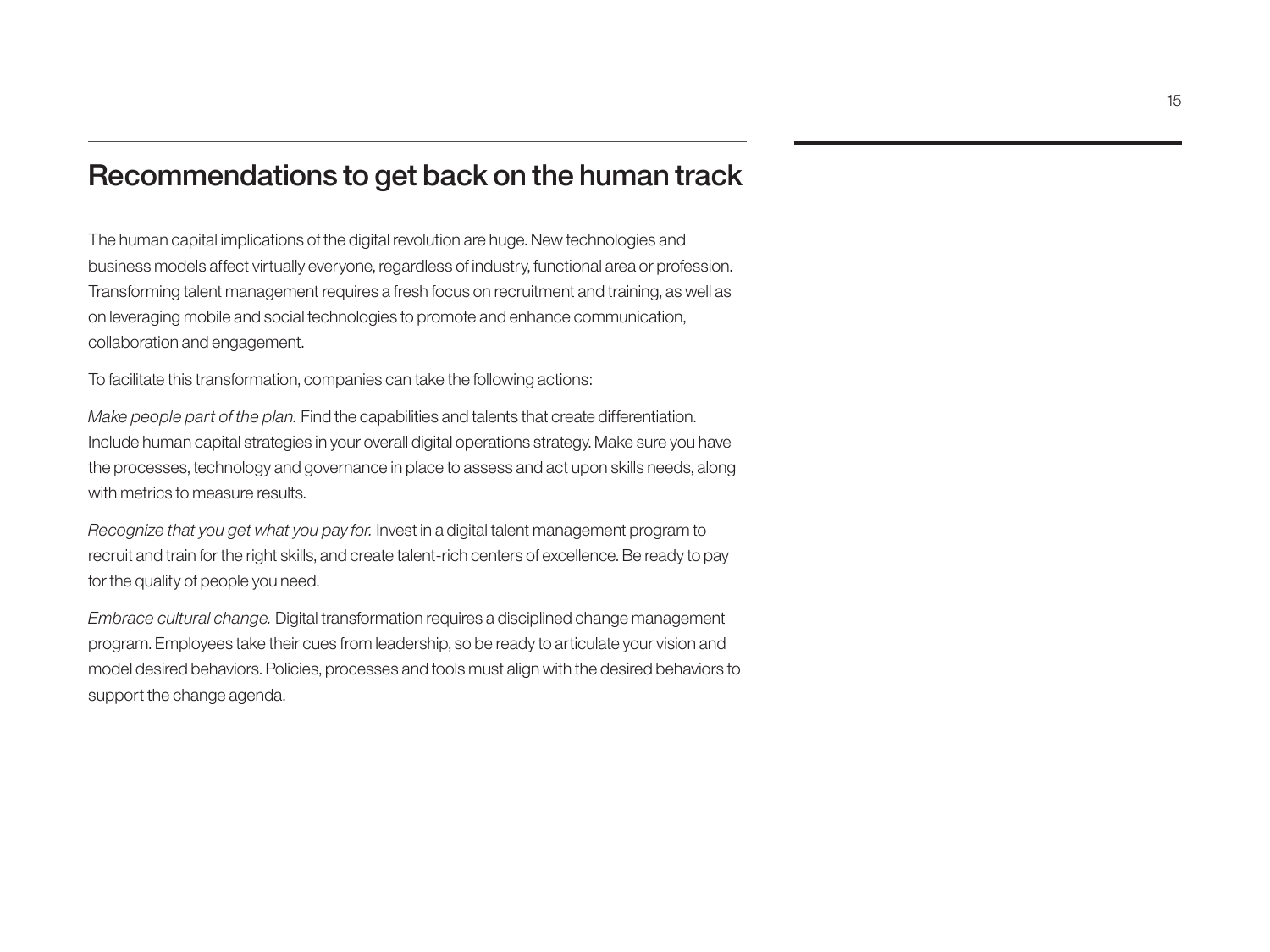Business strategy these days is customer-driven. Executives tell us they are highly focused on initiatives to increase operational innovation related to products and services, or enter new markets. They also are intent on improving responsiveness to customers and speed to market. These trends are widespread, but not evenly distributed across major industries (see sidebar).

### **Industry transformation, where are you?**

New technologies and changing customer expectations are transforming business models and blurring traditional industry boundaries. Interconnected networks of businesses, suppliers and customers allow companies to develop products and services outside sector lines. Electronics, telecom and technology companies are moving into industrial and automotive industries, while manufacturers are applying the new technologies to have more direct and real-time contact with customers. In this landscape, leveraging technology to stay ahead of competitors – regardless of industry – is crucial.

However, not every sector is moving at the same rate. Industrial products companies already understand the new imperatives, as they are far ahead on the industry maturity map (see Figure 8). They have embraced the digital revolution with speed and clarity of purpose, increasing innovation through new business models and supporting digital technologies. Other advanced industries, such as automotive, consumer products and healthcare, have set their sights on cloud computing and predictive analytics.

But other sectors are advancing at their own pace. Among the key industry variations identified in our survey:

- Energy and utilities companies have created new business models and invested in new tech platforms more than other industries, but are lagging in some specific applications of digital operations, like fleet management and warehouse control.
- As long-time tech laggards, fewer retail firms said they have taken steps to transform with regard to digital operations.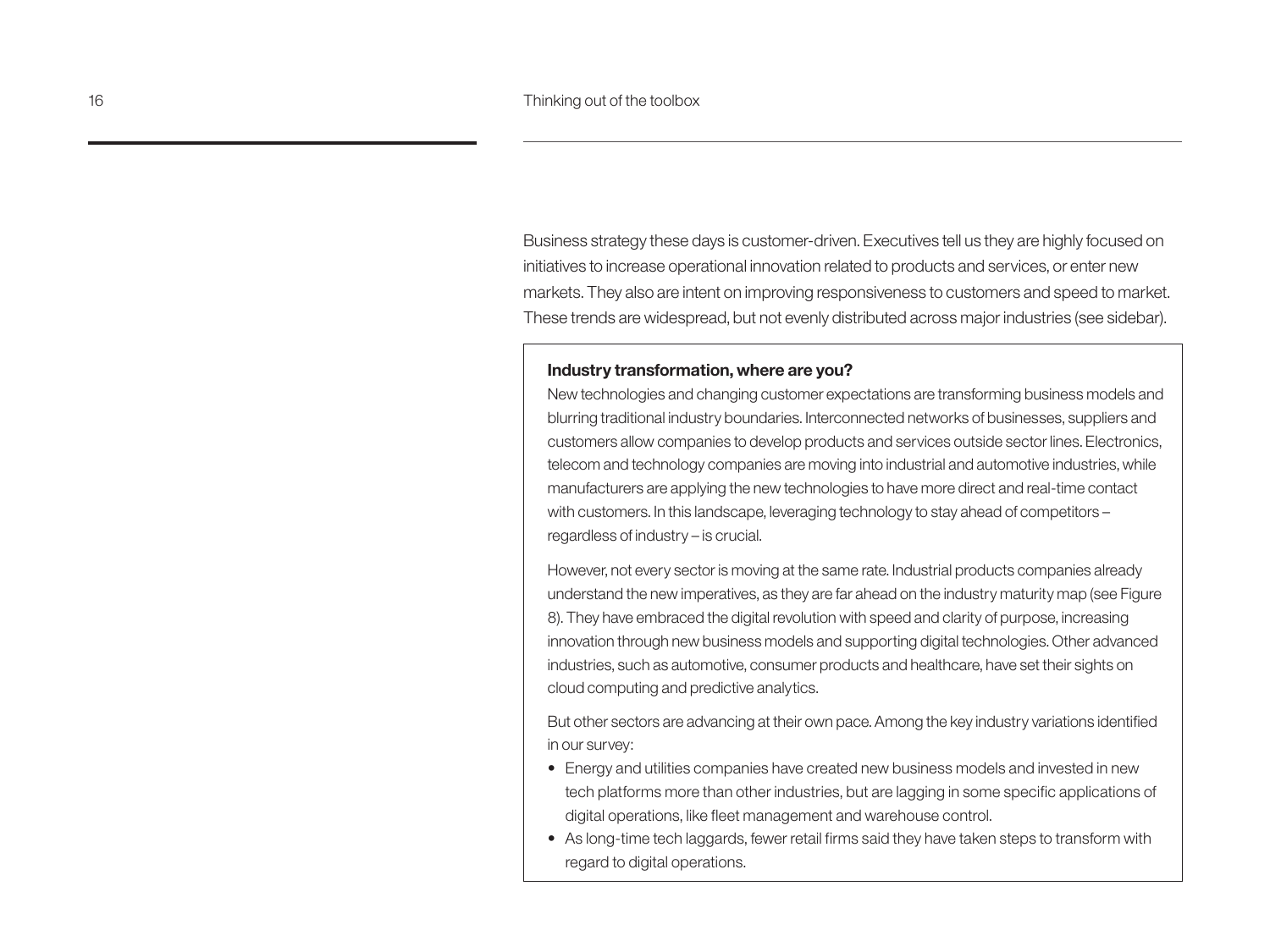

#### **Figure 8**

*Digital transformation industry maturity at a glance*



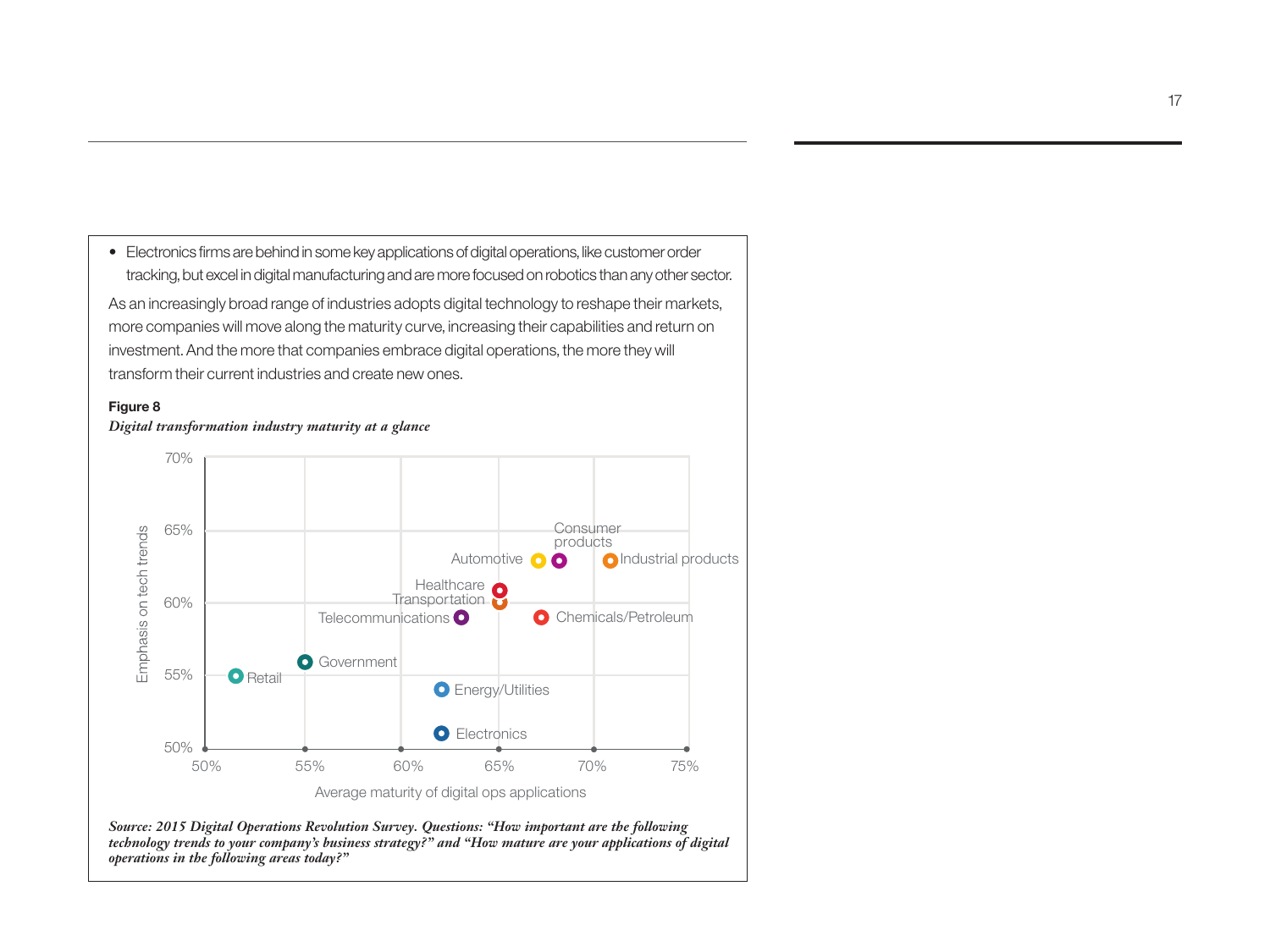# Are you ready to take the lead in digital operations?

- How are you optimizing your digital and physical components across the different aspects of your business strategy and operating model?
- What are you doing to leverage key technologies (IoT, cloud, analytics, mobile and collaborative/social tools) to engage with and create new value for your customers?
- How is your company taking advantage of new technologies to innovate, differentiate and grow?
- What is your company's digital operations strategy? Is it integrated to include your security and talent challenges?
- How will you drive the digital agenda in your industry rather than having it imposed on you by competitors?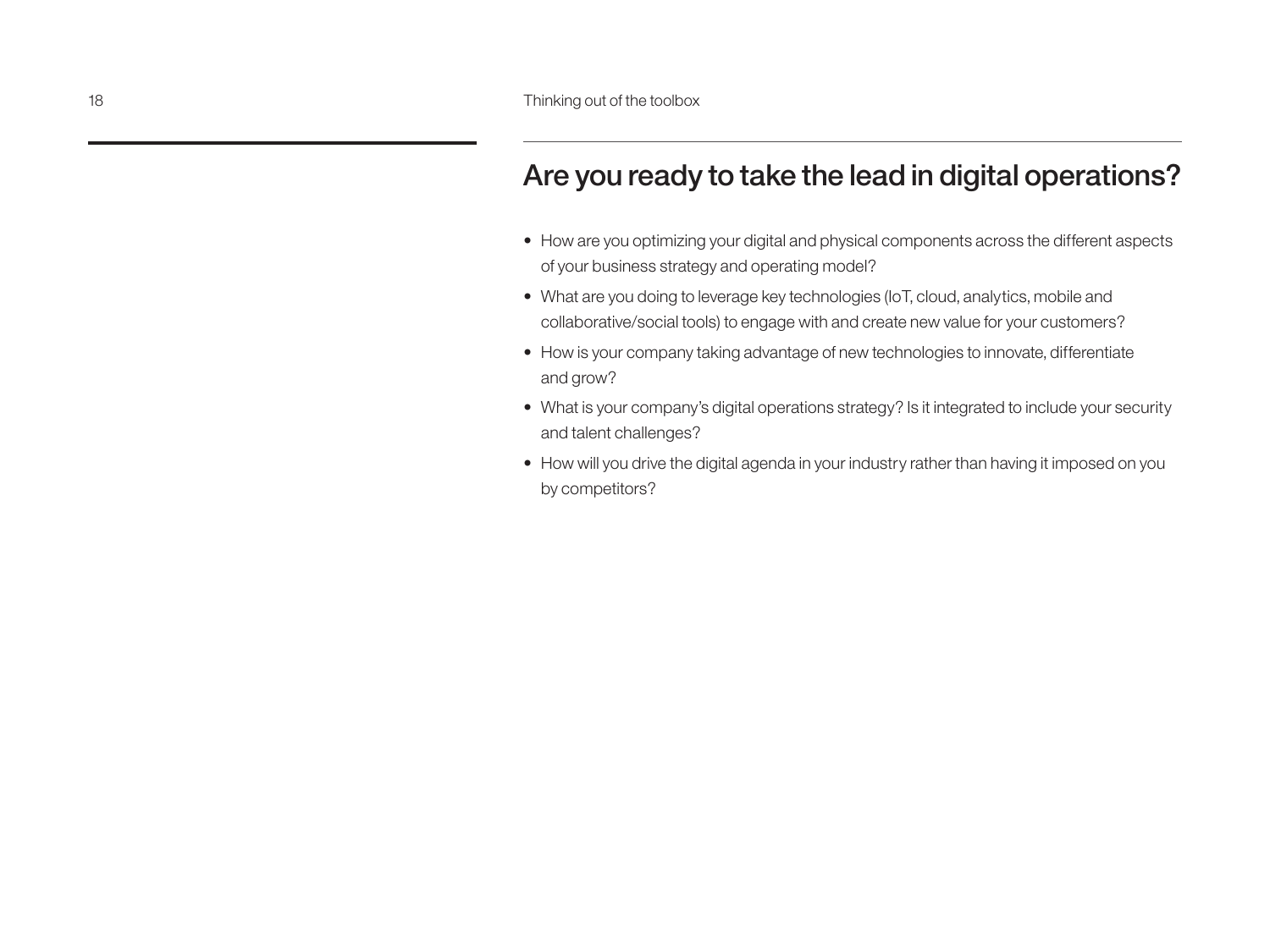### **Methodology: How we conducted our research**

IBM and Oxford Economics surveyed 750 executives, most of them from the operations function and all with direct knowledge of it, about the ways their companies are retooling to improve digital operations, particularly in the areas of IoT and predictive analytics. This research included respondents from companies with at least USD 500 million in revenue in a dozen countries around the world and across a variety of industries.

### **About the authors**

Karen Butner is the Business Strategy and Analytics Digital Operations Leader for the IBM Institute for Business Value. Karen is frequently invited to speak at international conferences and is widely quoted in leading business and industry publications. With over 30 years of experience in strategy development and transformation, her passion is to assist clients in developing improvement agendas to bring significant value by transforming their global performance. Karen can be reached at kbutner@us.ibm.com

Dave Lubowe is a Vice President and Partner in the IBM Global Business Services Business Analytics and Strategy practice and is the North American Leader for Digital Operations Consulting. Dave has over 30 years of industry and consulting experience, primarily in operations management and large-scale transformations. His consulting work has focused on designing, implementing, managing and continuously improving business processes. He can be reached at dave.lubowe@us.ibm.com.

### **Contributors**

Kristin Fern Johnson, Joni McDonald, Kristin Biron and Angela Finley, IBM Sales and Distribution Marketing.

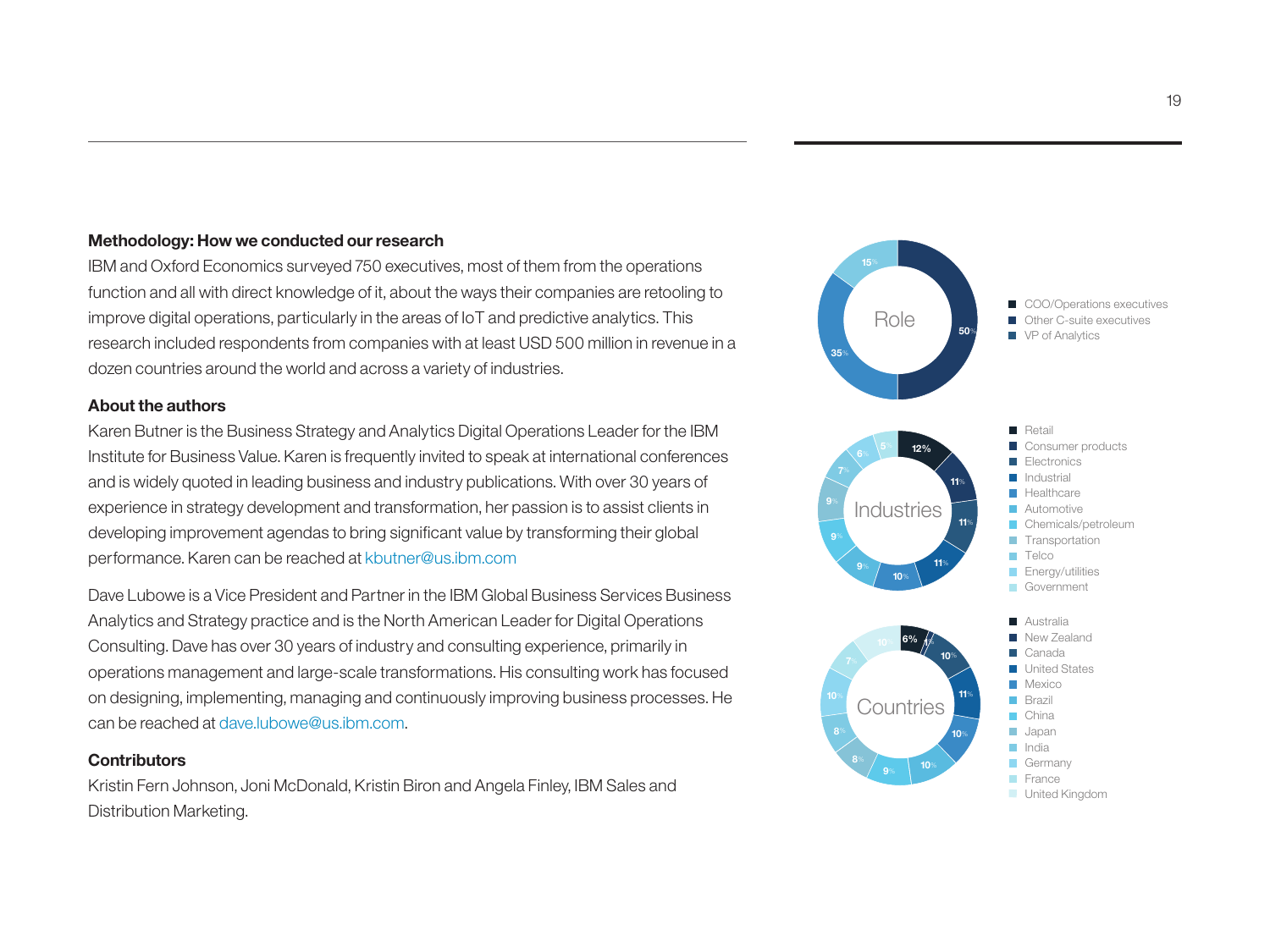### **For more information**

To learn more about this IBM Institute for Business Value study, please contact us at iibv@us.ibm.com. Follow @IBMIBV on Twitter, and for a full catalog of our research or to subscribe to our monthly newsletter, visit: ibm.com/iibv

Access IBM Institute for Business Value executive reports on your phone or tablet by downloading the free "IBM IBV" app for iOS or Android from your app store.

### **The right partner for a changing world**

At IBM, we collaborate with our clients, bringing together business insight, advanced research and technology to give them a distinct advantage in today's rapidly changing environment.

### **IBM Institute for Business Value**

The IBM Institute for Business Value, part of IBM Global Business Services, develops fact-based strategic insights for senior business executives around critical public and private sector issues.

#### **Related publications**

Scanio, Julie, Karen Butner and Dave Lubowe. "Digital operations transform the physical: How real-time insights can revolutionize value chains." IBM Institute for Business Value. February 2015. [www-935.ibm.com/services/us/gbs/thoughtleadership/digitaloperations/](http://www-935.ibm.com/services/us/gbs/thoughtleadership/digitaloperations/)

Butner, Karen and Dave Lubowe. "The digital overhaul: Rethinking manufacturing for the digital age." May 2015. http:/[/www-935.ibm.com/services/us/gbs/thoughtleadership/](http://www-935.ibm.com/services/us/gbs/thoughtleadership/digitalmanufacturing/) [digitalmanufacturing/](http://www-935.ibm.com/services/us/gbs/thoughtleadership/digitalmanufacturing/)

### **Notes and sources**

1 Hammer, Michael. "Deep Change: How Operational Innovation Can Transform Your Company." *Harvard Business Review*. April 2004. [https://hbr.org/2004/04/](https://hbr.org/2004/04/deep-change-how-operational-innovation-can-transform-your-company) [deep-change-how-operational-innovation-can-transform-your-company](https://hbr.org/2004/04/deep-change-how-operational-innovation-can-transform-your-company)

2 ibid.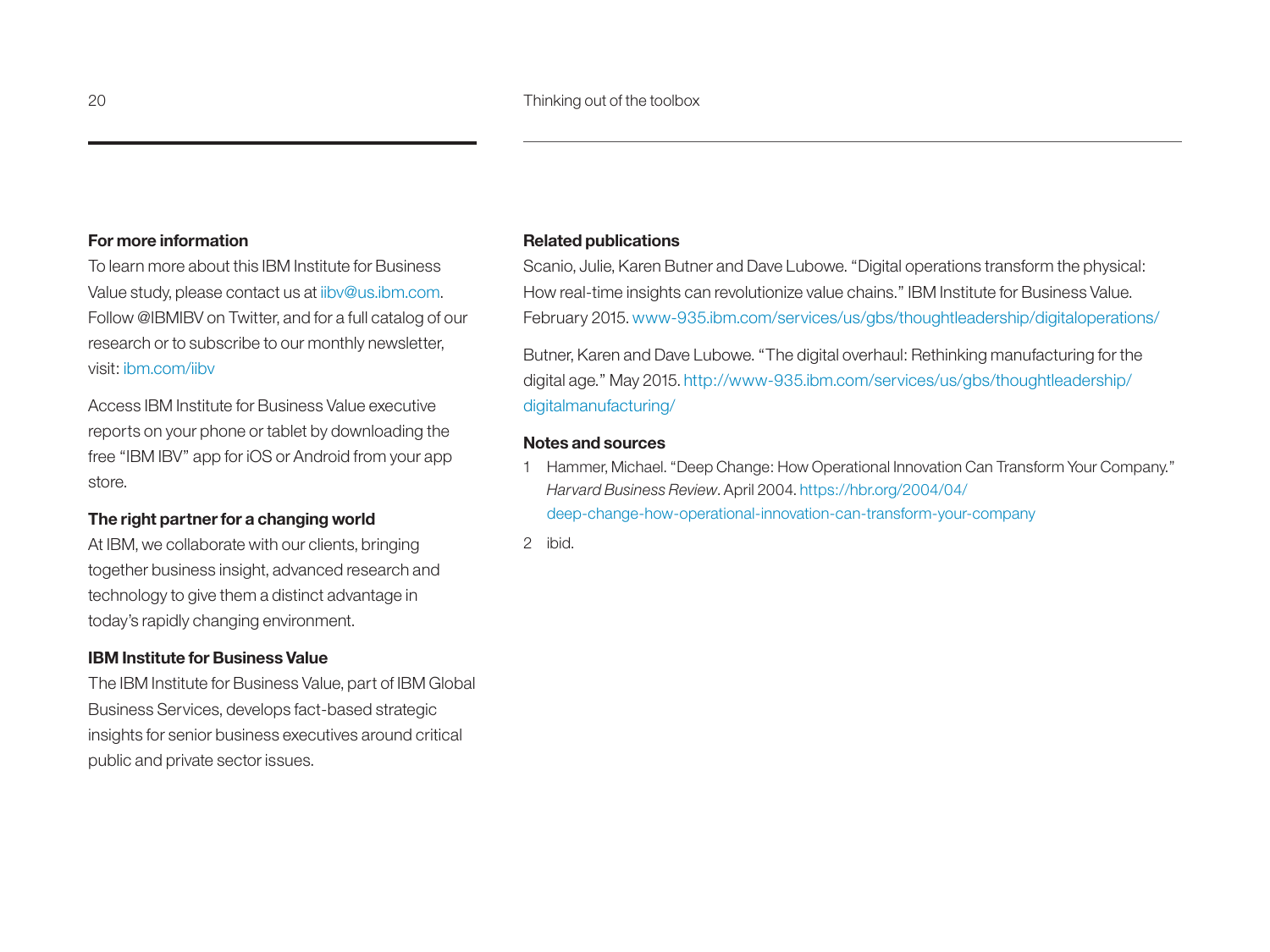#### © Copyright IBM Corporation 2015

IBM Global Business Services Route 100 Somers, NY 10589

Produced in the United States of America November 2015

IBM, the IBM logo and ibm.com are trademarks of International Business Machines Corp., registered in many jurisdictions worldwide. Other product and service names might be trademarks of IBM or other companies. A current list of IBM trademarks is available on the Web at "Copyright and trademark information" at www.ibm.com/ legal/copytrade.shtml.

This document is current as of the initial date of publication and may be changed by IBM at any time. Not all offerings are available in every country in which IBM operates.

The information in this document is provided "as is" without any warranty, express or implied, including without any warranties of merchantability, fitness for a particular purpose and any warranty or condition of non-infringement. IBM products are warranted according to the terms and conditions of the agreements under which they are provided.

This report is intended for general guidance only. It is not intended to be a substitute for detailed research or the exercise of professional judgment. IBM shall not be responsible for any loss whatsoever sustained by any organization or person who relies on this publication.

The data used in this report may be derived from third-party sources and IBM does not independently verify, validate or audit such data. The results from the use of such data are provided on an "as is" basis and IBM makes no representations or warranties, express or implied.

GBE03717-USEN-00